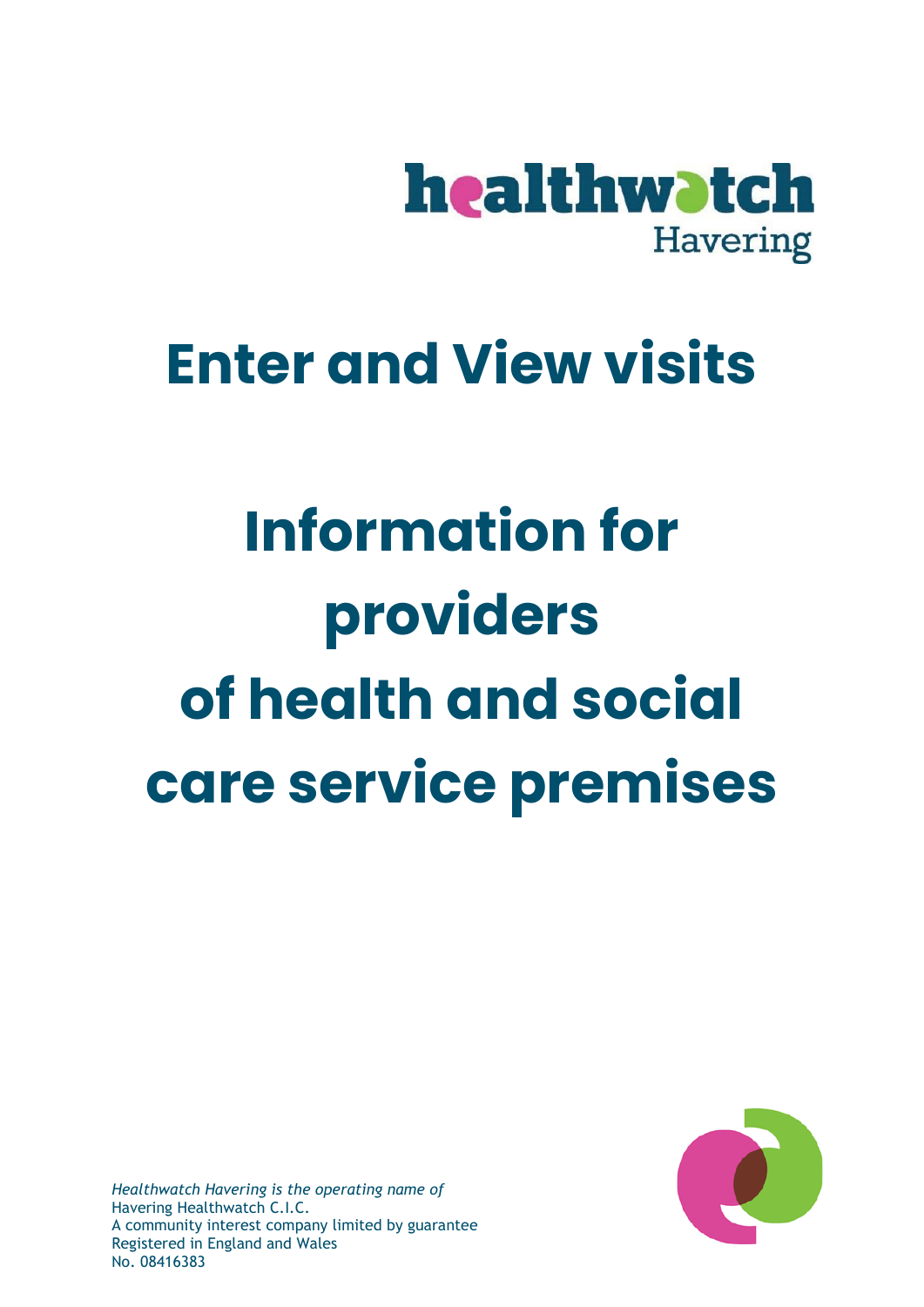

# **What does "Enter and View" mean?**

*"Enter and View" is a power conferred by law on local Healthwatch organisations that enables them to authorise individuals to enter and view health and social care premises. This information sheet outlines the powers and how Healthwatch Havering implements them.*

**Please note that the fact that your premises have been selected for an Enter and View visit does not imply any fault or concern with the services you offer, the staff you employ or the standard of service provided: we are simply carrying out our role of monitoring facilities on behalf of the public.**

## Premises that may be entered

Authorised representatives of Healthwatch have the right to enter and view all services provided in premises in which health and social care activities are carried on that are owned or controlled by:

- 1. NHS Trusts
- 2. NHS Foundation Trusts
- 3. Local Authorities
- 4. Providers of medical services (i.e. general practitioners)
- 5. Providers of primary dental services
- 6. Providers of primary ophthalmic services
- 7. Providers of pharmaceutical services
- 8. Independent providers that deliver (or assist in delivering) services commissioned by and under contract to local authorities, NHS Trusts, and CCGs

# The legal powers to Enter and View

Legislation<sup>1</sup> requires providers to assist by allowing Healthwatch to:

<sup>1</sup> **Local Government and Public Involvement in Health Act, 2007, as amended: section 225, and The Local Authorities (Public Health Functions and Entry to Premises by Local Healthwatch Representatives) Regulations 2013**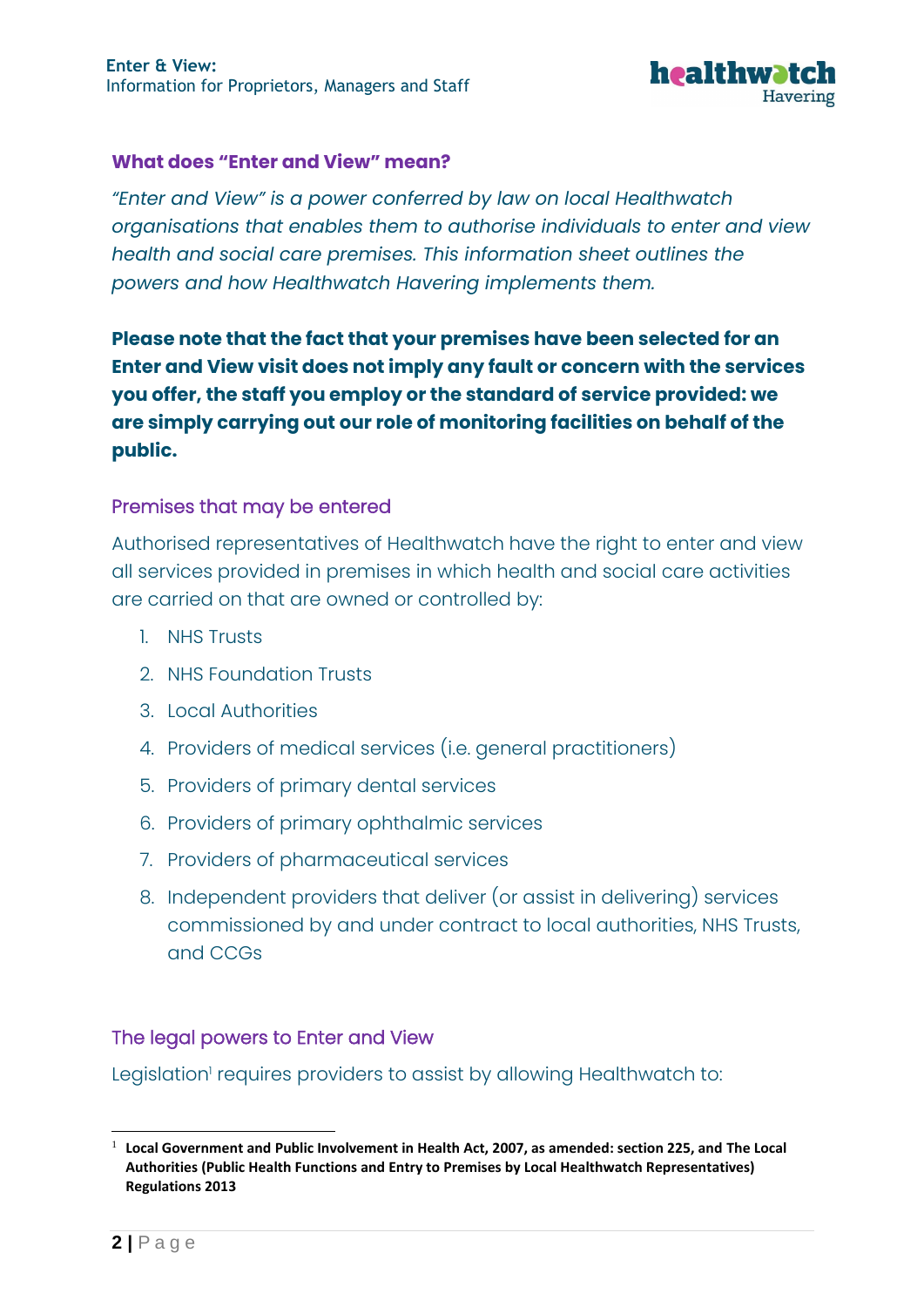

- ❖ Obtain patient views about their experiences of, and perceived need for, local services and
- ❖ Make written recommendations on the standard of provision, including whether and how services could or ought to be improved.

For that purpose, providers must:

- 1. Allow the authorised representatives of Healthwatch to enter and view any services or premises that are providing publicly funded care (unless there are grounds to deny entry on a specific occasion: see below) and
- 2. Provide information about any publicly funded services or premises when requested by Healthwatch

Detailed guidance is also available from Healthwatch England and can be seen at [https://network.healthwatch.co.uk/guidance/2019-04-23/guide-to](https://network.healthwatch.co.uk/guidance/2019-04-23/guide-to-enter-and-view)[enter-and-view](https://network.healthwatch.co.uk/guidance/2019-04-23/guide-to-enter-and-view) 

The names of our authorised representatives will be provided to you in advance of the visit (unless there is a last minute change, e.g. because one of them has fallen ill or tested positive for Covid-19). All authorised representatives carry a Healthwatch Identity Card which includes a summary of their authorisation to enter and view.

#### Circumstances when an Enter and View can be refused

You may refuse our authorised representatives permission to enter and view services and premises if any of the following circumstances apply:

- The services or premises are providing social care to children
- The presence of the representatives would compromise the effective provision of a service or the privacy or dignity of any person (for example, because several residents are unwell and it is necessary to avoid spreading infection)
- The premises where the care is being provided is a person's own home (Note: this does not mean that an authorised representative cannot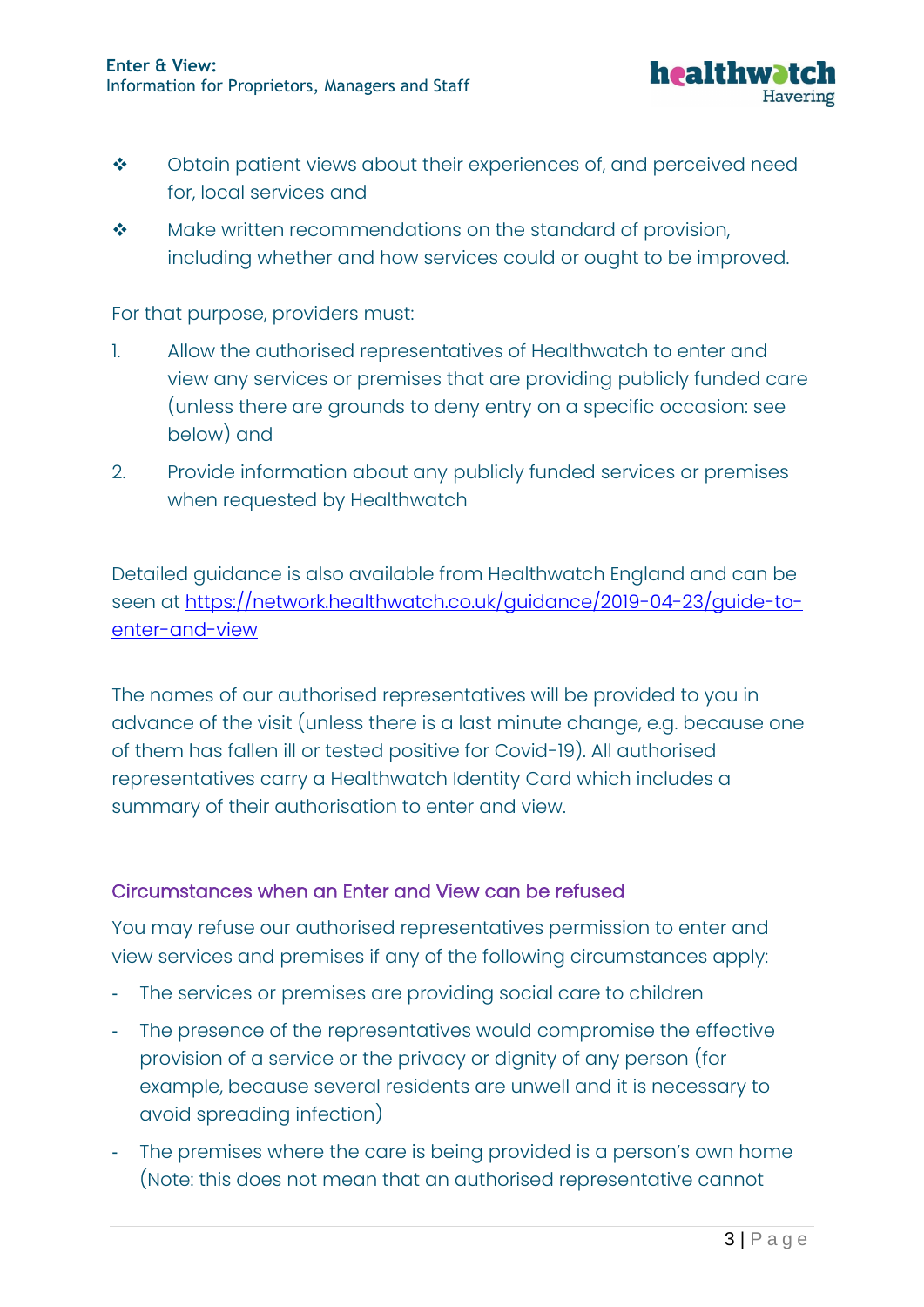

enter if invited to do so by that person – it just means that they have no automatic right to enter. A representative will never enter unless invited to do so and accompanied by another representative)

- The premises (or parts of the premises) are used solely as accommodation for staff
- The premises are the non-communal parts of a care home
- The care is being provided in a penal institution or police station
- The presence of the representatives would compromise service delivery (e.g. if a major incident resulting in significant numbers of casualties occurred during a visit to a hospital accident and emergency department)
- Health and social care services are not provided at the premises (e.g. it is an office) or are not being provided at the time of the visit (e.g. when the facilities or premises are closed for refurbishment)
- The services are provided solely to people paying in full for their own care
- The premises are owned by one independent provider but controlled by another (and in this case the provider who owns the premises is exempt)

# Circumstances in which a visit can be refused or terminated

You may also ask our authorised representatives to leave your premises if, in your opinion:

- The authorised representatives are not acting reasonably or are acting in such a way as to compromise the effective provision of a service or the privacy or dignity of any person (e.g. being present when someone is being washed or dressed, getting in the way of a consultation, or holding up the serving of a meal or the administration of a medicine)
- The authorised representatives are not acting proportionately (e.g. by making repeated or regular unannounced visits, or by arriving in a large group at a small facility)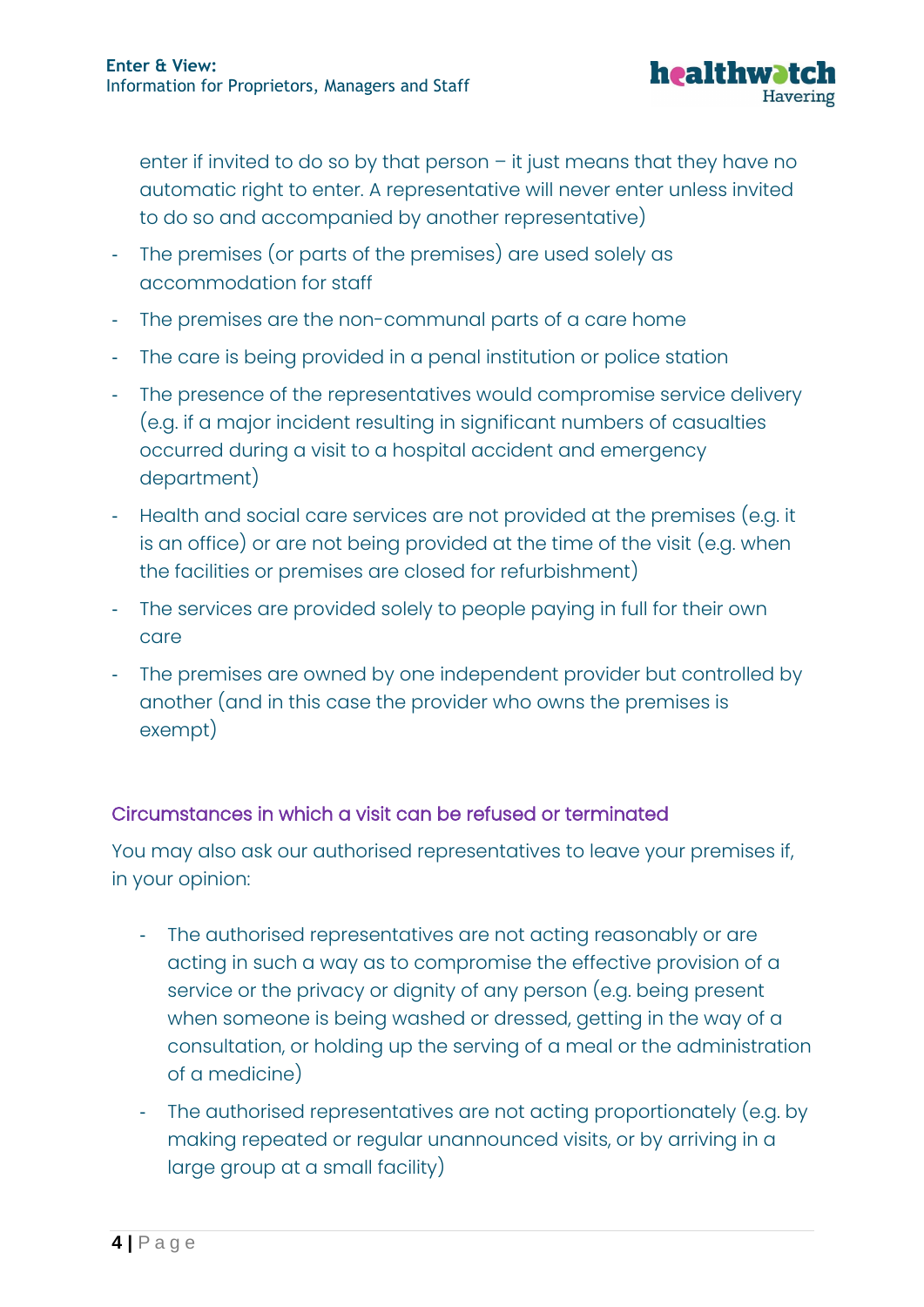

- The representatives do not provide evidence that they are authorised in accordance with Regulation 12 of The Local Authorities (Public Health Functions and Entry to Premises by Local Healthwatch Representatives) Regulations 2013.

Please note, however, that any such denial of access may be reported to the relevant regulatory or commissioning agency/ies.

# Covid-19 precautions

During the Covid-19 pandemic, special precautions apply to Enter & View and other Engagement activities.

Healthwatch Havering and our authorised representatives will comply with all statutory restrictions and, where relevant, any specific requirements yo have told us about before the visit. In general, this means that:

- A thorough risk assessment WILL be carried out prior to the visit and, in general, the scope and duration of the visit WILL be agreed with you beforehand
- No more than two authorised representatives carry out the visit
- Our authorised representatives WILL:
	- o Be fully vaccinated against Covid-19 and produce confirmation of that by either the NHS app or an NHS certificate, and have received a flu vaccination within the past twelve months
	- o Take a Lateral Flow Test (LFT) no more than two days before the visit and, if the test proves positive, withdraw from the visit
	- o Wear suitable Personal Protective Equipment throughout the visit (this will include a clinical grade face mask), including disposable gloves if you so require
	- o Maintain social distancing at all times
	- o Wash or sanitise their hands regularly during the visit
- Exercise caution when speaking to residents and staff in order to avoid any possibility of spreading Covid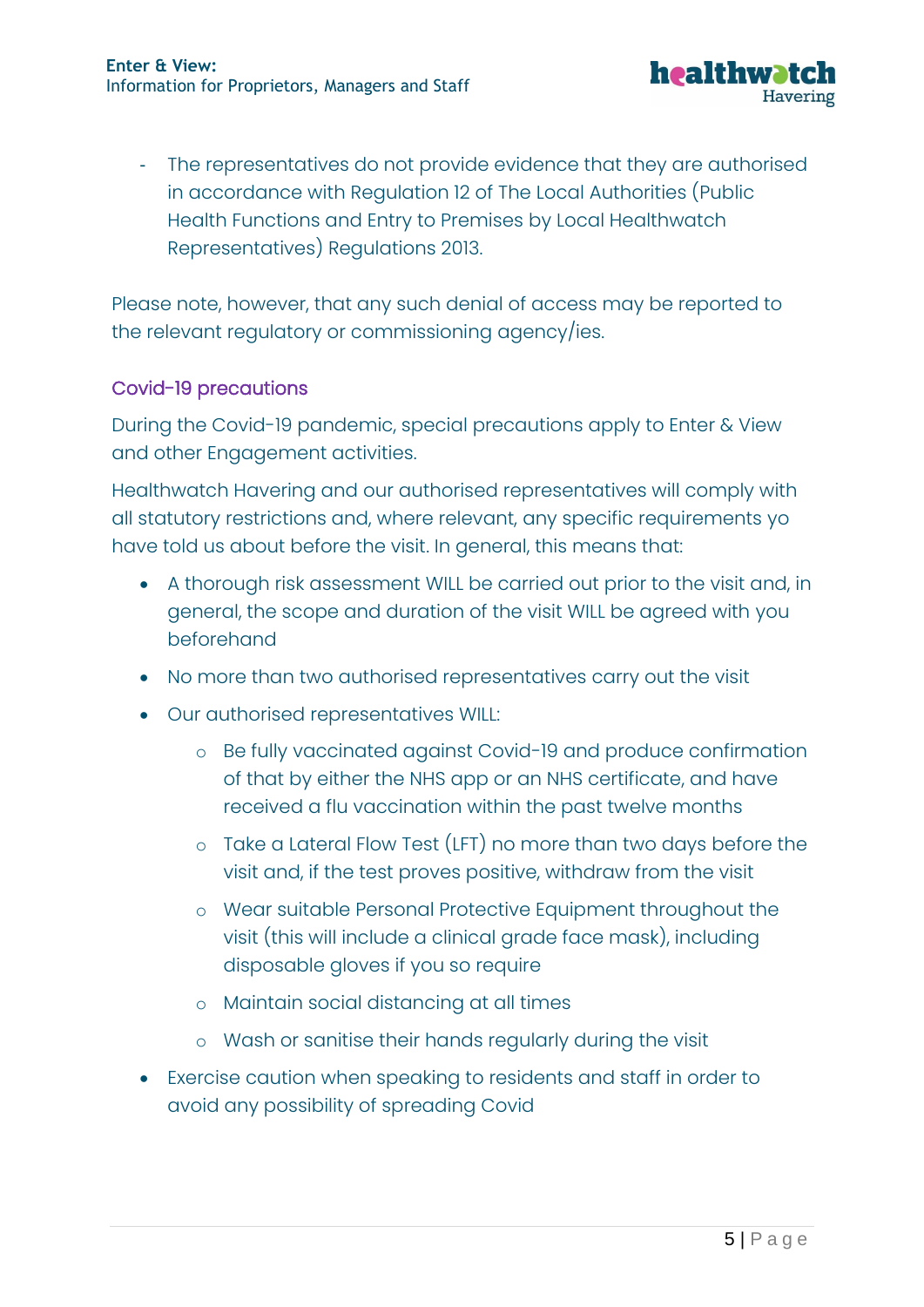

# Exercising the right to enter and view: practical arrangements

Enter and view visits are part of our work plan priorities, with the need for each visit being assessed prior to a decision to go ahead.

The decision to enter and view a service will be made only where it is considered that the visit will add value to the information already available about the service from other sources, including CQC reports.

Visits are not arranged as a means of investigating individual complaints about particular services or premises (as such complaints are referred to and dealt with by other agencies) but in order to promote Healthwatch's agreed work plan or to obtain evidence to support a specific work stream.

# Visits may be announced or unannounced.

Announced visits are documented as part of the current work plan:

- You will be notified of the intention to carry out a visit at least 6 weeks before the intended date of the visit, as outlined above.
- You will be asked to ensure that a you, or a member of your management team, is available to meet the authorised representatives at the beginning of the visit; so far as possible, that person should also be on hand at the end of the visit, to receive feedback.

Unannounced visits will be carried out where it is proportionate and reasonable to do so. Unannounced visits will generally be considered either:

- In response to a concern drawn to the attention of Healthwatch by a regulatory or commissioning agency or a service user (or user's relative) and when sufficient and robust evidence exists of a need for such a visit <sup>2</sup>, or
- In other circumstances where it is considered appropriate to do so (for example, where a neighbouring facility is subject to an unannounced visit and the objective of that visit cannot be achieved without also visiting other facilities, and announcing the additional

**<sup>2</sup> Such as reports of dirty premises; following publication of statistics showing high infection rates; or when requests are formally made by a regulatory or commissioning agency to assist it by carrying out "spot checks" to review aspects of service delivery**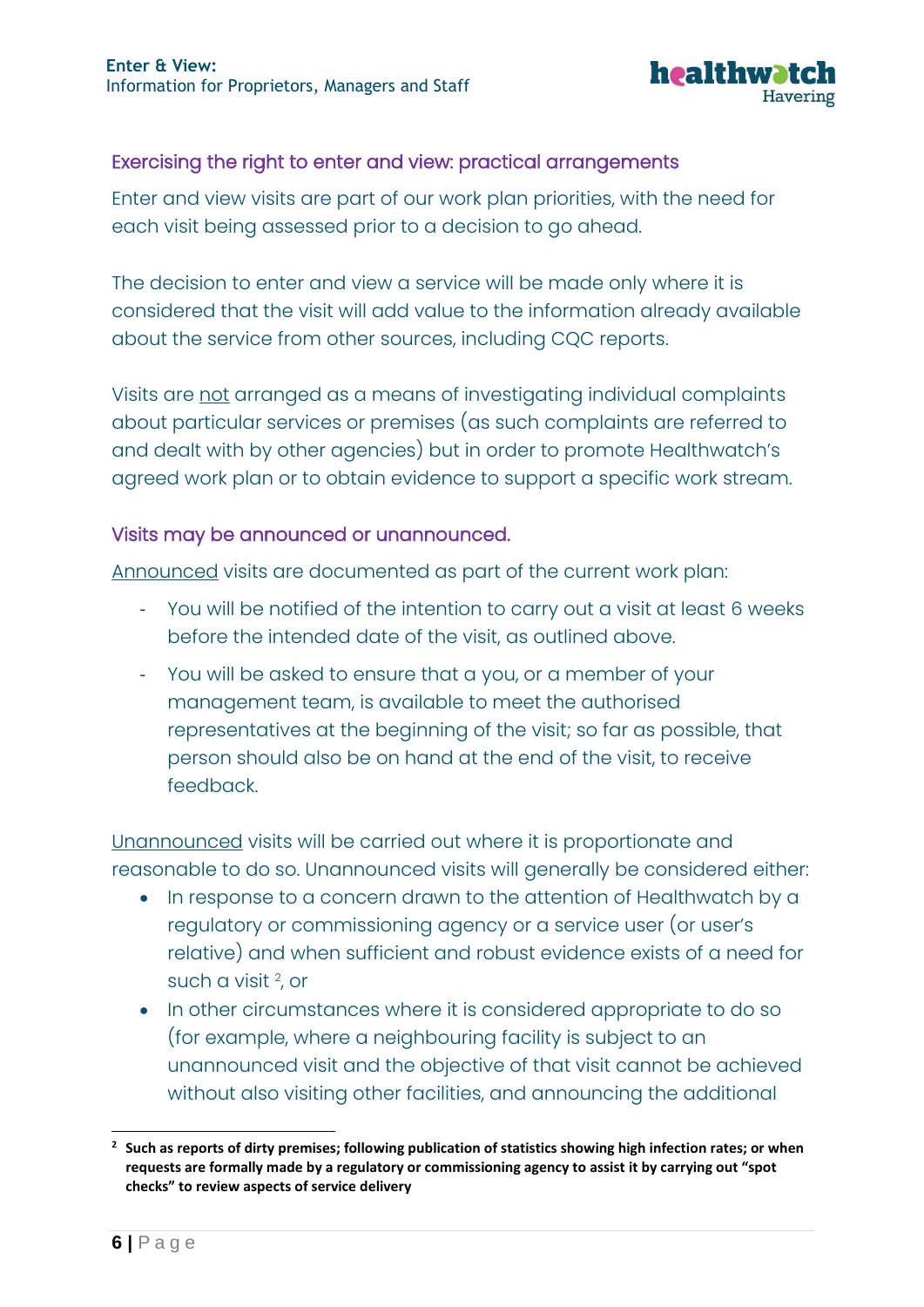

visit in advance would compromise the purpose of the principal unannounced visit)

## Conducting an unannounced visit

On arrival at the service or premises, the authorised representatives will:

- Explain the reason for the unannounced visit to you (or if you are not available, the duty manager), and
- Hand over a letter setting out the reason for the unannounced visit, and what will happen during and after the visit.

Grounds for denying entry for visits are listed earlier. You, or the duty manager on your behalf, have the right to decide whether the request to carry out an unannounced visit is proportionate and reasonable before allowing the authorised representatives to enter the premises. If access is refused, the authorised representatives will ask the duty manager to explain why and, if the reason is because the visit is on day which is inconvenient or not suitable, offer an alternative date and time.

If the authorised representatives are unreasonably denied access, the facts may be reported to the relevant regulatory or commissioning agency/ies and/or the Safeguarding Team.

Assuming that the authorised representatives are given access, before they view the premises, they will appreciate an opportunity to discuss the purpose of the visit with you or a senior member of your staff. This will be an opportunity for the team to be told about the premises in general, about any specific issues there may relating to particular residents or patients and about any issues that they need to be aware of.

#### Preparation for a visit

Before visiting any health or social care services or premises the authorised representatives will:

Ensure that they have been briefed about the aim and desired outcomes of the visit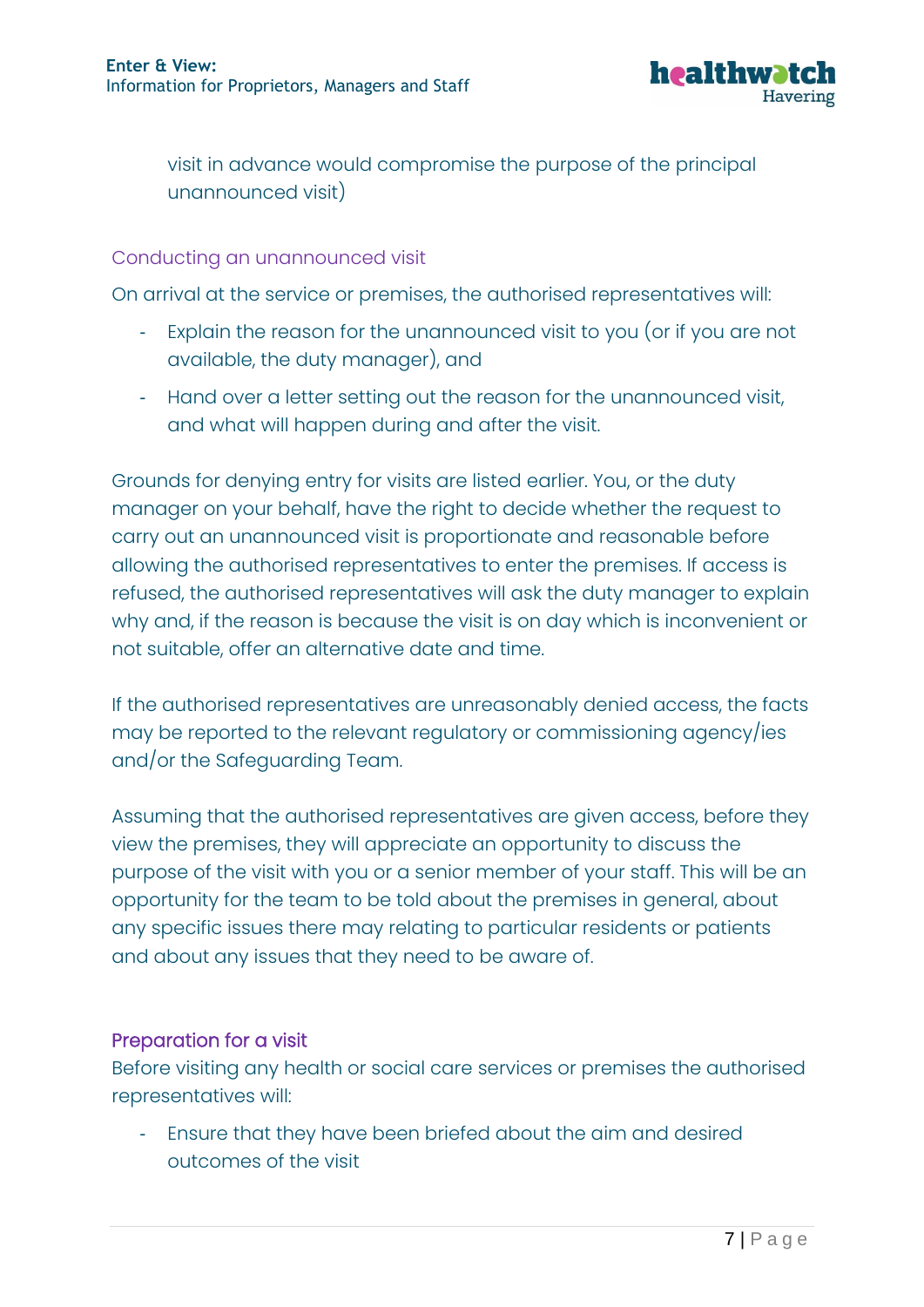

- Endeavour to find out if any other national or local agencies (e.g. the Care Quality Commission, neighbouring Healthwatch) are planning their own visits at roughly the same time so that the visits can be coordinated
- Agree how the objectives of the visit will be achieved (e.g. by talking to staff, service users, or patients – with their agreement – including meeting with the user forum (where one exists); observing the general interaction between staff, users and patients; noting environmental aspects of the care setting)

If, during the course of the visit, an authorised representative witnesses (or is informed of) anything that they consider may breach the standards of safeguarding of vulnerable adults or children or which jeopardises any other aspect of service user safety or care, this will be brought to the notice of the senior member of staff on duty as soon as reasonably practicable and reported forthwith to the Director of Healthwatch Havering who will consider whether the circumstances require formal report to the relevant regulatory or commissioning agency/ies and/or the Safeguarding Team.

# Before the visit

The Healthwatch office will give you at least six weeks' advance notice of the intended visit to the manager of the service to be visited. We will invite you:

- To complete a questionnaire about your service
- To meet a team of Healthwatch members to discuss the circumstances of the service
- To assist us by identifying service users, relatives and/or friends of service users and members of staff who would be willing to meet Healthwatch members to discuss their views of the home service

We will ask you to complete the questionnaire online as soon as possible and, in any event, no less than three weeks before the visit. The completed questionnaire will be shared with a team comprising the two authorised representatives who will be carrying out the visit, up to two other Healthwatch members and a member of staff (the visiting team).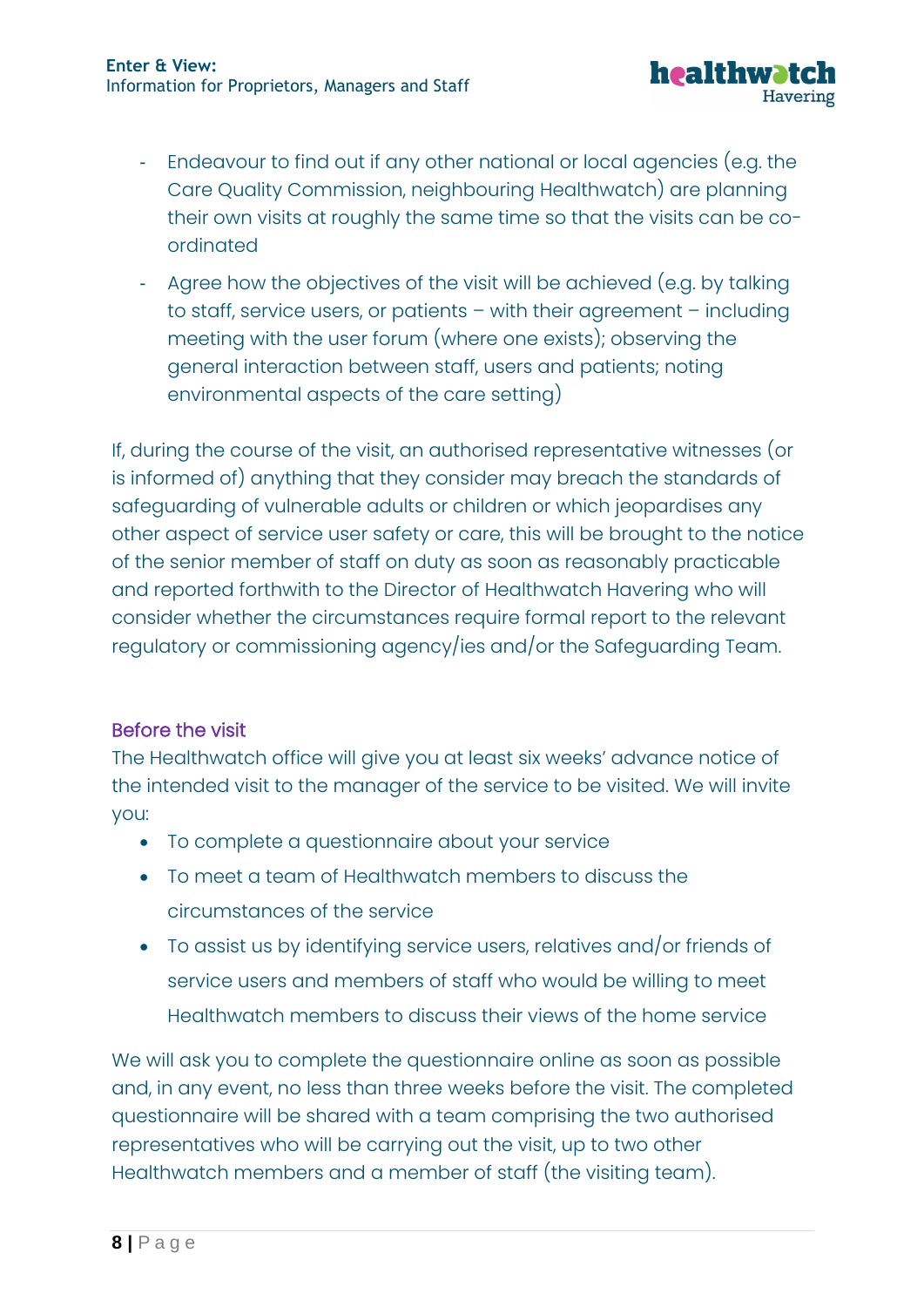

The service users, relatives and/or friends of service users and members of staff identified will be invited to join an online meeting(s) with the visiting team about two weeks before the visit to talk about their experience of the service.

About a week before the visit, the visiting team will hold an online meeting with you. The agenda for that meeting will include discussion of any points arising from the questionnaire and/or the meeting with service users etc. and agreeing with you the parts of the premises that will be visited.

# During the visit

The authorised representatives will wear personal protective equipment and sanitise their hands regularly. Their visit will be confined to areas agreed in advance as being suitable for visiting. They will not usually engage in conversation (beyond the usual courtesies and introductions) with service users or staff.

# Conclusion of visit

At the conclusion of the visit, the authorised representatives will meet informally with you or a member of your management team to give general feedback, to comment on their findings and to raise any issues of concern that they have noted.

# Post-visit report and other action

Following every visit, Healthwatch will prepare a report outlining its findings and, if applicable, offer recommendations for change.

The authorised representatives will prepare a written record of the visit, outlining the scope and progress of the visit, the gist of conversations with management, staff, service users and any service users' family members, friends or carers seen in the course of the visit, their findings and any recommendations for action as a result of their observations during the course of the visit. The report will also include comment on examples of good and bad practice (if any) observed during the course of the visit.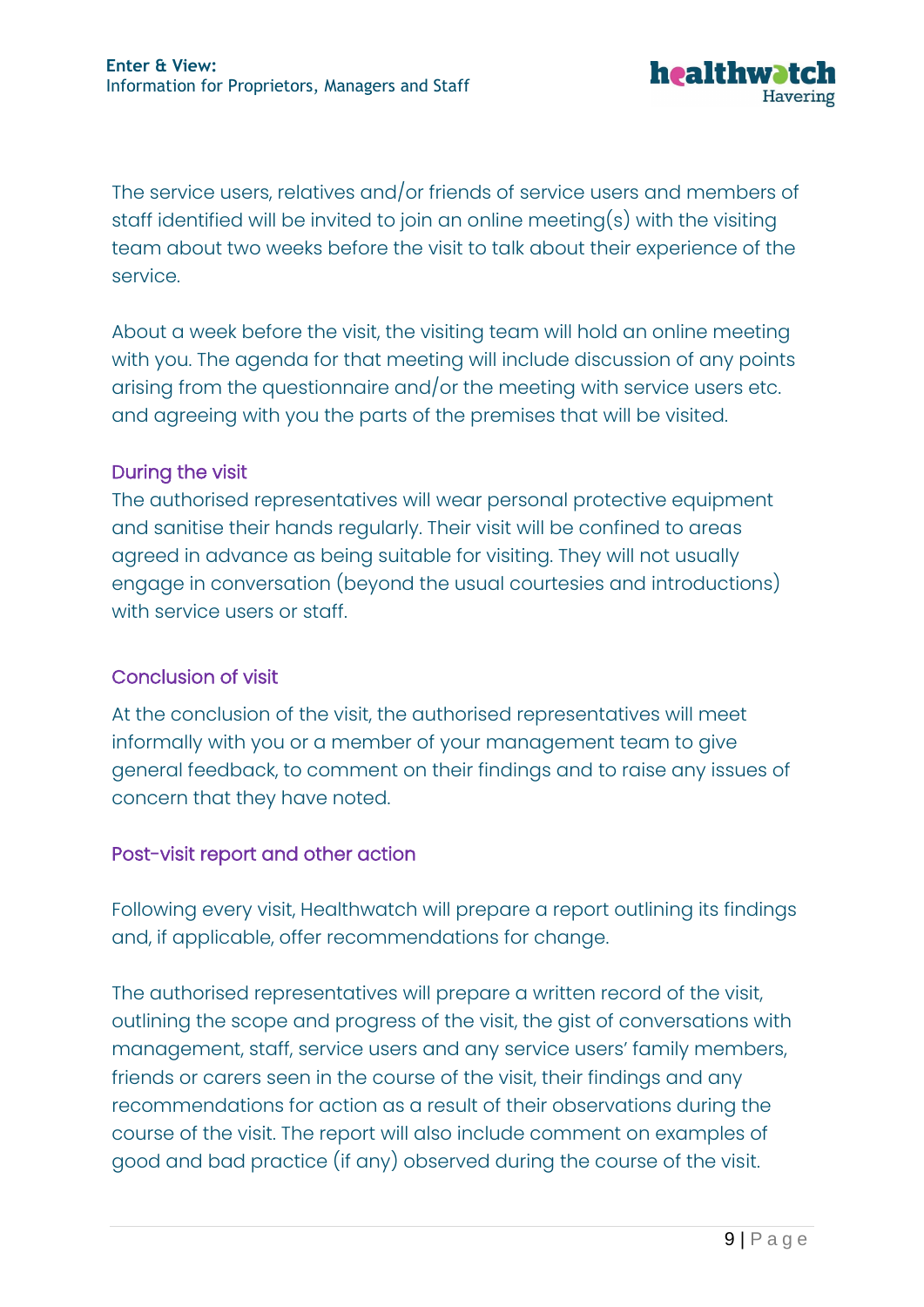

Once agreed, Healthwatch will forward a final draft report to you with an invitation to highlight any factual inaccuracies and to respond to its comments or recommendations. We will aim to send the draft to you within 10 working days of the visit but it may not always be possible to stick to that deadline. You may also be invited to meet the authorised representatives and/or a Director of Healthwatch Havering to discuss the recommendations (if any) and to explain the action you intend to take to implement them (or any reasons why not).

Healthwatch Havering aims to publish the final report within eight weeks of the visit. The report will be sent to:

- You
- The proprietor of the premises visited
- The service commissioner
- The contract manager
- The local Overview and Scrutiny Committee (where appropriate)
- The service regulators

In addition, a copy of the report will be placed on the Healthwatch Havering website.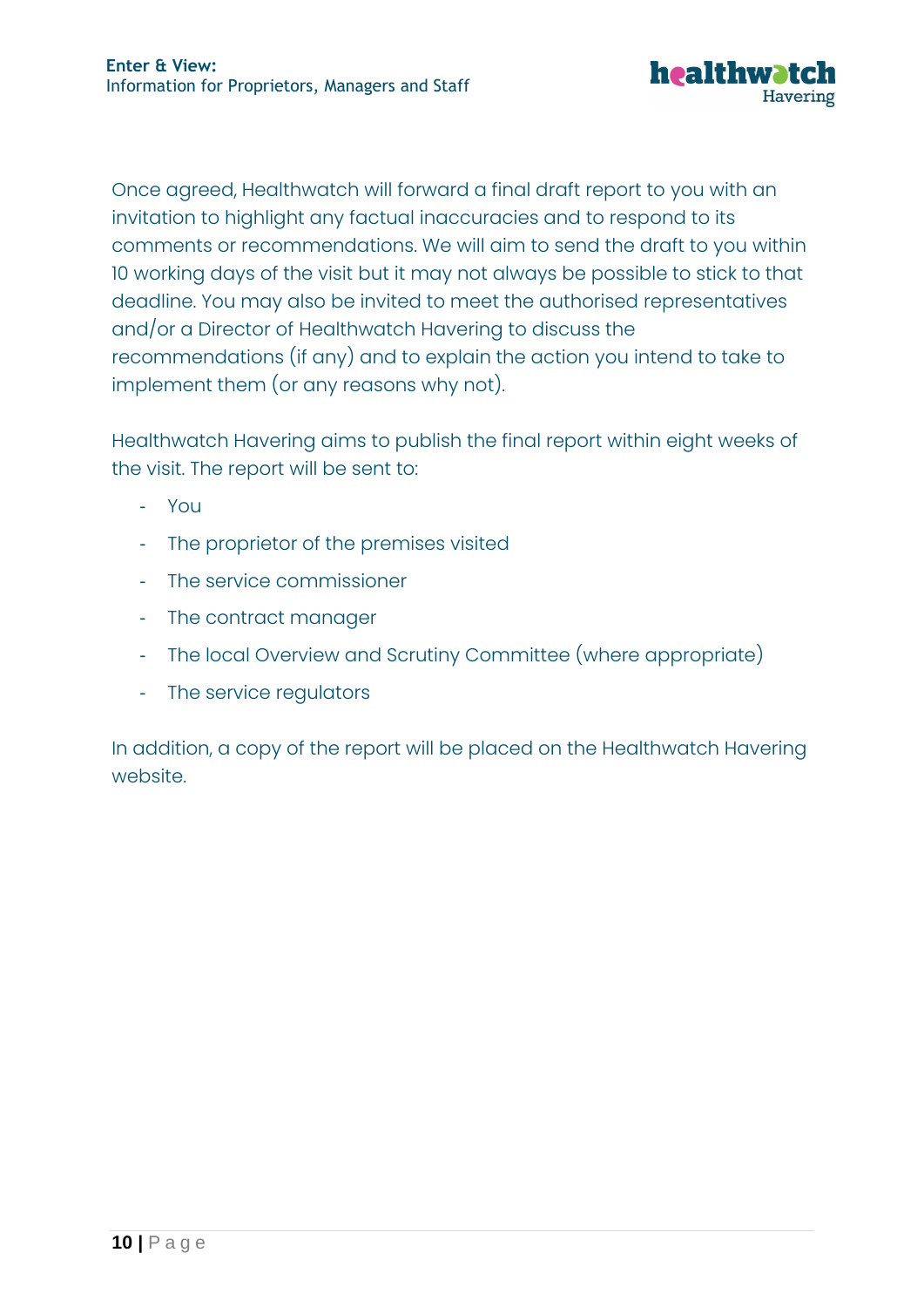#### What is Healthwatch Havering?

Healthwatch Havering is the local consumer champion for both health and social care in the London Borough of Havering. Our aim is to give local citizens and communities a stronger voice to influence and challenge how health and social care services are provided for all individuals locally.

We are an independent organisation, established by the Health and Social Care Act 2012, and employ our own staff and involve lay people/volunteers so that we can become the influential and effective voice of the public.

Healthwatch Havering is a Community Interest Company Limited by Guarantee, managed by three part-time directors, including the Chairman and the Company Secretary, supported by two part-time staff, and by volunteers, both from professional health and social care backgrounds and lay people who have an interest in health or social care issues.

#### Why is this important to you and your family and friends?

Following the public inquiry into the failings at Mid-Staffordshire Hospital, the Francis report reinforced the importance of the voices of patients and their relatives within the health and social care system.

Healthwatch England is the national organisation which enables the collective views of the people who use NHS and social services to influence national policy, advice and guidance. Healthwatch Havering is your local organisation, enabling you on behalf of yourself, your family and your friends to ensure views and concerns about the local health and social services are understood.

Your contribution is vital in helping to build a picture of where services are doing well and where they need to be improved. This will help and support the Clinical Commissioning Groups, NHS Services and contractors, and the Local Authority to make sure their services really are designed to meet citizens' needs.

> 'You make a living by what you get, but you make a life by what you give.' Winston Churchill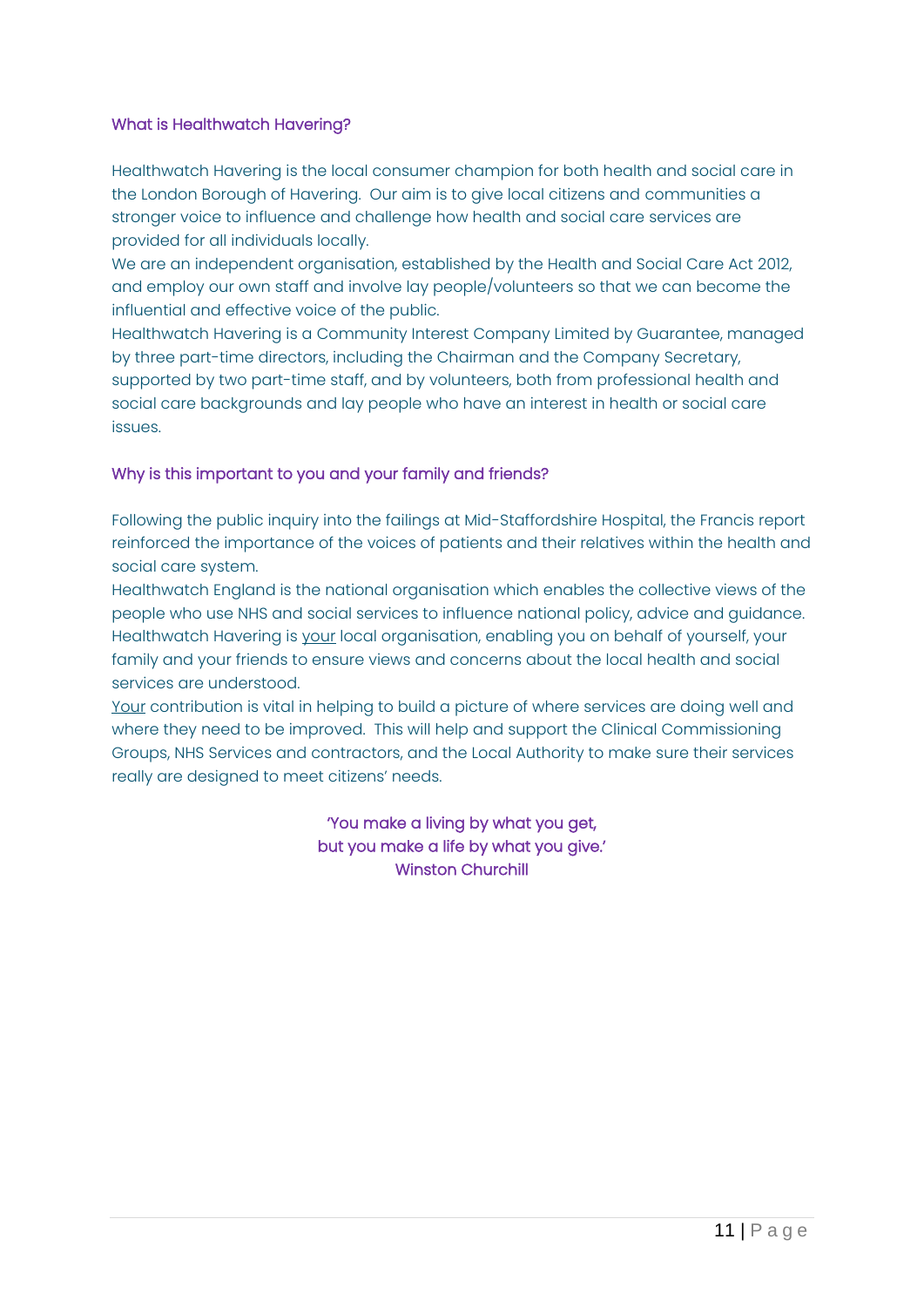

#### Joining Healthwatch Havering

Local people who have time to spare are welcome to join us as volunteers. We need both people who work in health or social care services, and those who are simply interested in getting the best possible health and social care services for the people of Havering. Our aim is to develop wide, comprehensive and inclusive involvement in Healthwatch Havering, to allow every individual and organisation of the Havering Community to have a role and a voice at a level they feel appropriate to their personal circumstances. We are looking for:

#### **Members**

This is the key working role. For some, this role will provide an opportunity to help improve an area of health and social care where they, their families or friends have experienced problems or difficulties. Very often a life experience has encouraged people to think about giving something back to the local community or simply personal circumstances now allow individuals to have time to develop themselves. This role will enable people to extend their networks, and can help prepare for college, university or a change in the working life. There is no need for any prior experience in health or social care for this role. The role provides the face to face contact with the community, listening, helping, signposting, providing advice. It also is part of ensuring the most isolated people within our community have a voice.

Some Members may wish to become **Specialists**, developing and using expertise in a particular area of social care or health services.

#### **Supporters**

Participation as a Supporter is open to every citizen and organisation that lives or operates within the London Borough of Havering. Supporters ensure that Healthwatch is rooted in the community and acts with a view to ensure that Healthwatch Havering represents and promotes community involvement in the commissioning, provision and scrutiny of health and social services.